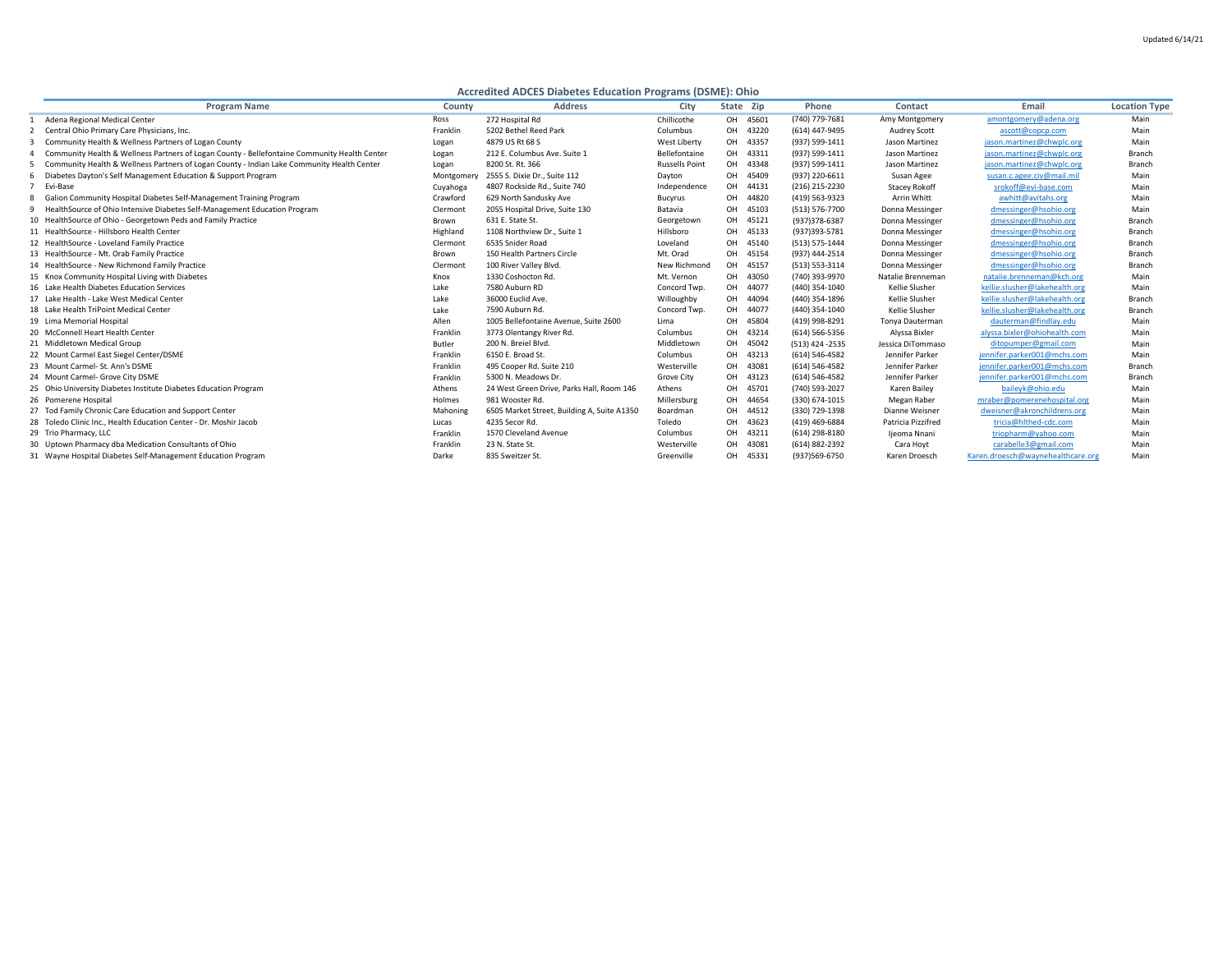| v |
|---|
|---|

## **Recognized ADA Diabetes Education Programs (DSME): Ohio (as of 02/09,**

| <b>Program Name</b>                                                                       | <b>County</b> | <b>Address</b>                             | <b>City</b>       | State Zip | <b>Phone</b>                   | <b>Contact</b> | <b>Email</b>                    |
|-------------------------------------------------------------------------------------------|---------------|--------------------------------------------|-------------------|-----------|--------------------------------|----------------|---------------------------------|
| 1 Akron Children's Hospital Mahoning Valley - Tod Family Chronic Care Education & Support | Mahoning      | 6505 Market Street, Building A Suite A1350 | Boardman          | OH        | 44512 (330) 729 - 1387         |                |                                 |
| 2 Aultman Hospital DSME Program                                                           | <b>Stark</b>  | 2600 Sixth Street SW                       | Canton            | OH        | 44710 (330) 363-5235           |                |                                 |
| 3 Aultman Orville Hospital DSME Program                                                   | Wayne         | 832 South Main St.                         | Orrville          | OH        | 44667 (330) 684-4776           |                |                                 |
| 4 Aultman Alliance Hospital DSME Program                                                  |               | 200 E. State Street                        | Alliance          | OH        | 44601 (330) 596-7149           |                |                                 |
| 5 Bellevue Hospital DSME Program                                                          | Sandusky      | 1400 W. Main St.                           | Bellevue          | OH        | 44811 (419) 483-4040 Ext. 4442 |                | dbullion@bellevuehospital.com   |
| 6 Blanchard Valley Health System                                                          | Hancock       | 1900 S. Main St.                           | Findlay           | OH        | 45840 (419) 429-7901           |                |                                 |
| 7 Children's Hospital Med Center of Akron DSME Program                                    | Summit        | 1 Perkins Square                           | Akron             | OH        | 44308 (330) 543-3276           |                |                                 |
| 8 Cincinnati Children's Hospital Medical Center DSME Program                              | Hamilton      | 3333 Burnet Ave. ML#5006                   | Cincinnati        | OH        | 45229 (513) 636-4161           | Tammy Dimuzio  | tammy.dimuzio@cchmc.org         |
| 9 Cleveland Clinic Akron General Medical Center                                           | Summit        | 1 Akron General Ave.                       | Akon              | OH        | 44307 (330) 344-7791           |                | budykab@ccf.org                 |
| 10 Cleveland Clinic Ashtabula County Medical Center                                       | Ashtabula     | 2420 Lake Ave.                             | Ashtabula         | OH        | 44004 (440) 994-7598           |                |                                 |
| 11 Cleveland Clinic Foundation                                                            | Cuyahoga      | 9500 Euclid Ave                            | Cleveland         | OH        | 44195 (216) 444-0448           |                |                                 |
| 12 Cleveland Clinic - Union Hospital DSME Program                                         | Tuscarawas    | 659 Boulevard St.                          | Dover             | OH        | 44622 (330) 343-3311 Ext. 2394 |                |                                 |
| 13 Cleveland Clinic Foundation Childrens Hospital                                         | Cuyahoga      | 9500 Euclid Ave.                           | Cleveland         | OH        | 44195 (216) 444-4281           |                |                                 |
| 14 Cleveland Clinic Foundation Euclid Hospital                                            | Cuyahoga      | 18901 Lakeshore Blvd.                      | Euclid            | OH        | 44119 (216) 491-7385           |                |                                 |
| 15 Cleveland Clinic Foundation Hillcrest Hospital                                         | Cuyahoga      | 6803 Mayfield Bldg. 1 Suite 112            | Mayfield Hts.     | OH        | 44124 (216) 491-7385           |                |                                 |
| 16 Cleveland Clinic Foundation Lakewood                                                   | Cuyahoga      | 14601 Detroit Ave.                         | Lakewood          | OH        | 44107 (216) 237-5500           |                |                                 |
| 17 Cleveland Clinic Foundation Lorain                                                     | Lorain        | 5700 Cooper Foster Park Rd.                | Lorain            | OH        | 44053 (440) 204-7400           |                |                                 |
| 18 Cleveland Clinic Foundation Medina Hospital                                            | Medina        | 1000 E. Washington St.                     | Medina            | OH        | 44256 (330) 721-5700           |                |                                 |
| 19 Cleveland Clinic Foundation Southpoint Hospital                                        | Cuyahoga      | 4180 Warrensville Ct. Rd. Bld. A, 6th Fl   | Warrensville Hts. | OH        | 44122 (216) 491-7385           |                |                                 |
| 20 Cleveland Clinic Foundation Stephanie Tubbs Jones Health Center                        | Cuyahoga      | 13944 Euclid Ave. 2nd Fl                   | E. Cleveland      | OH        | 44112 (216) 767-4242           |                |                                 |
| 21 Community Hospitals & Wellness Center (CHWC) DSME Program                              | Williams      | 433 West High Street                       | Bryan             | OH        | 43506 (419) 630-2167           |                |                                 |
| 22 Dayton Children's Hospital                                                             | Montgomery    | One Children's Plaza                       | Dayton            | OH        | 45404 (937) 641-3487           |                |                                 |
| 23 Dept. of Veterans Affairs - DoD Virtual Medical Center DSMT                            | Cuyahoga      | W-121 Nutr. And Food Serv. 10701 E. Blvd   | Cleveland         | OH        | 44106 (216) 791 - 3800 x 64397 |                | mary.julius@va.gov              |
| 24 Dept. of Veterans Affairs Medical Center DSME                                          | Montomery     | 4100 West 3rd St.                          | Dayton            | OH        | 45428 (937) 268-6511 Ext. 4506 |                |                                 |
| 25 Fairfield Medical Center DSME Program                                                  | Fairfield     | 401 N. Ewing St.                           | Lancaster         | OH        | 43130 (740) 687-8492           |                |                                 |
| 26 Family Health Services of Darke County                                                 | Darke         | 5735 Meeker Road                           | Greenville        | OH        | 45331 (937)548-2953            |                |                                 |
| 27 Firelands Regional Medical Center DSME Program                                         | Erie          | 1221 Hayes Ave., Suite F                   | Sandusky          | OH        | 44870 (419) 557-6995           |                | millsjo@firelands.com           |
| 28 Fisher-Titus Medical Center DSME Program                                               | Huron         | 272 Benedict Ave.                          | Norwalk           | OH        | 44857 (419) 660-2596           |                |                                 |
| 29 Fulton County Health Center DSME Program                                               | Fulton        | 725 S. Shoop Ave.                          | Wauseon           | OH        | 43567 (419) 330-2772           |                | afrey@fulhealth.org             |
| 30 Genesis Health Care System DSME Program                                                | Muskingum     | MAB II Suite 200 751 Forest Ave.           | Zanesville        | OH        | 43701 (740) 454-4568           |                |                                 |
| 31 Grand Lake Health System - Joint District Memorial Hospital DSME                       | Auglaize      | 200 St. Clair Ave.                         | St. Mary's        | OН        | 45885 (419) 394-3387 Ext. 2147 |                | kmullenhou@jtdmn.org            |
| 32 Highland District Hospital Diabetes & You Edu Program                                  | Highland      | 1275 N. High St.                           | Hillsboro         | OH        | 45133 (937) 840-6674           |                | agrazilla@hdh.org               |
| 33 Holzer Health System - Hospital Foundation                                             | Gallia        | 100 Jackson Pike                           | Gallipolis        | OH        | 45631 (740) 446-5000 x5971     |                | bjarrell@holzer.org             |
| 34 Holzer Health System - Jackson                                                         | Jackson       | 500 Burlington Rd.                         | Jackson           | OH        | 45640 (740 446-5971            |                |                                 |
| 35 Holzer Health System - Meigs                                                           | Meigs         | 88 E. Memorial Dr.                         | Pomeroy           | OH        | 45769 (740) 992-5164 x5971     |                |                                 |
| 36 Kettering Health Network - KPN Endocrinology and Diabetes                              | Montgomery    | 1989 Miamisburg-Centerville Rd Suite 202   | Centerville       | OH        | 45459 (937) 401-7577           | LeeAnn Dick    | leaann.dick@ketteringhealth.org |
| 37 Licking Memorial Hospital-Diabetes Learning Center                                     | Licking       | 1865 Tamarack Rd.                          | Newark            | OH        | 43055 (220) 564-4915           |                |                                 |
| 38 LifeCare Alliance                                                                      | Franklin      | 1699 W. Mound St.                          | Columbus          | OH        | 43223 (614) 437-2913           |                |                                 |
| 39 Magruder Hospital DSME Program                                                         | Ottawa        | 615 Fulton St.                             | Port Clinton      | OH        | 43452 (419) 734-3131 Ext. 3544 |                |                                 |
| 40 Marietta Memorial Hospital -Diabetes Education Center                                  | Washington    | 803 Farson St., Suite 200                  | Belpre            | OH        | 45714 (740) 568-1702           |                |                                 |
| 41 Mary Rutan Hospital DSME Program                                                       | Logan         | 205 Palmer Ave.                            | Bellefontaine     | OH        | 43311 (937) 651 - 6355         |                |                                 |
| 42 McCullough Hyde Memorial Hospital DSME Program                                         | <b>Butler</b> | 110 N. Poplar                              | Oxford            | OH        | 45056 (513) 524 - 5421         |                |                                 |
| 43 Memorial Hospital of Union County- DSME Program                                        | Union         | 500 London Ave.                            | Marysville        | OH        | 43040 (937) 578-2441           |                |                                 |
| 44 Mercer Health Diabetes Education Program                                               | Mercer        | 830 W. Main St.                            | Coldwater         | OH        | 45828 (419) 678 - 8446         |                |                                 |
| 45 Mercy Health - Allen Hospital                                                          | Lorain        | 200 W. Lorain                              | Oberlin           | OH        | 44074 (440) 960 - 3810         |                |                                 |
| 46 Mercy Health - Lorain                                                                  | Lorain        | 3700 Kolbe Rd.                             | Lorain            | OH        | 44053 (440) 960-3810           |                |                                 |
| 47 Mercy Health-St. Elizabeth Boardman Hospital                                           | Mahoning      | 8401 Market St.                            | Boardman          | OH        | 44512 (330) 480-2676           |                |                                 |
| 48 Mercy Health- St. Elizabeth Youngstown Hospital                                        | Mahoning      | 1044 Belmont Ave. PO Box: 1790             | Youngstown        | OH        | 44501 (330) 480-2676           |                |                                 |
| 49 Mercy Health - St. Joseph Hospital Warren                                              | Trumbull      | 667 Eastland Ave. SE                       | Warren            | OH        | 44484 (330) 841-4160           |                |                                 |
| 50 Mercy Health - St. Rita's                                                              | Allen         | 750 W. High Street Suite 250               | Lima              | OH        | 45801 (419) 996-5630           |                |                                 |
| 51 Mercy Health Medical Group - Mitchell Thomas                                           |               | 100 W. McCreight Ave, 4th Floor            | Springfield       | OH        | 45504 (937) 523-8837           |                |                                 |
| 52 Cleveland Clinic Mercy Hospital DSME Program                                           | Stark         | 1320 Mercy Dr. NW                          | Canton            | OH        | 44708 (330) 489-1484           |                | selinsn@ccf.org                 |
| 53 Mercy St. Vincent Medical Center DSME Program                                          | Lucas         | 2213 Cherry St. MOB2 M900                  | Toledo            | OH        | 43608 (419) 251-4505           |                | Virginiawagner@mercy.com        |
| 54 Mercy Health - Tiffin Hospital DSME Program                                            | Seneca        | 45 St. Lawrence Dr.                        | Tiffin            | OH        | 44883 (419) 455-7743           |                | susan reinhart@mercy.com        |
| 55 Mercy Tiffin Hospital-Willard Hospital                                                 | Huron         | 1100 Neal Zick Rd.                         | Willard           | OH        | 44890 (419) 964-5493           |                |                                 |
| 56 Metro Health System Buckeye Health Center                                              | Cuyahoga      | 2816 E. 116th St.                          | Cleveland         | OH        | 44120 (216) 957-4022           |                |                                 |
| 57 Metro Health Medical Center                                                            | Cuyahoga      | 2500 Metro Health Dr.                      | Cleveland         | OH        | 44109 (216) 778-7835           |                |                                 |
| 58 Miami Valley North Hospital Diabetes Center                                            | Montgomery    | 9000 N. Main St.                           | Dayton            | OH        | 45415 (937) 734 - 5719         |                |                                 |
| 59 Morrow County Hospital                                                                 | Morrow        | 651 W. Marion Rd.                          | Mt. Gilead        | OH        | 43338 (419) 949-3024           |                |                                 |
| 60 Nationwide Children's Hospital                                                         | Franklin      | 555 S. 18th St.                            | Columbus          | OH        | 43205 (614) 722-4425           |                |                                 |
| 61 Nationwide Children's Hospital- Westerville Close to Home                              | Franklin      | 433 N. Cleveland Ave.                      | Westerville       | OH        | 43081 (614) 355-8350           |                |                                 |
|                                                                                           |               |                                            |                   |           |                                |                |                                 |